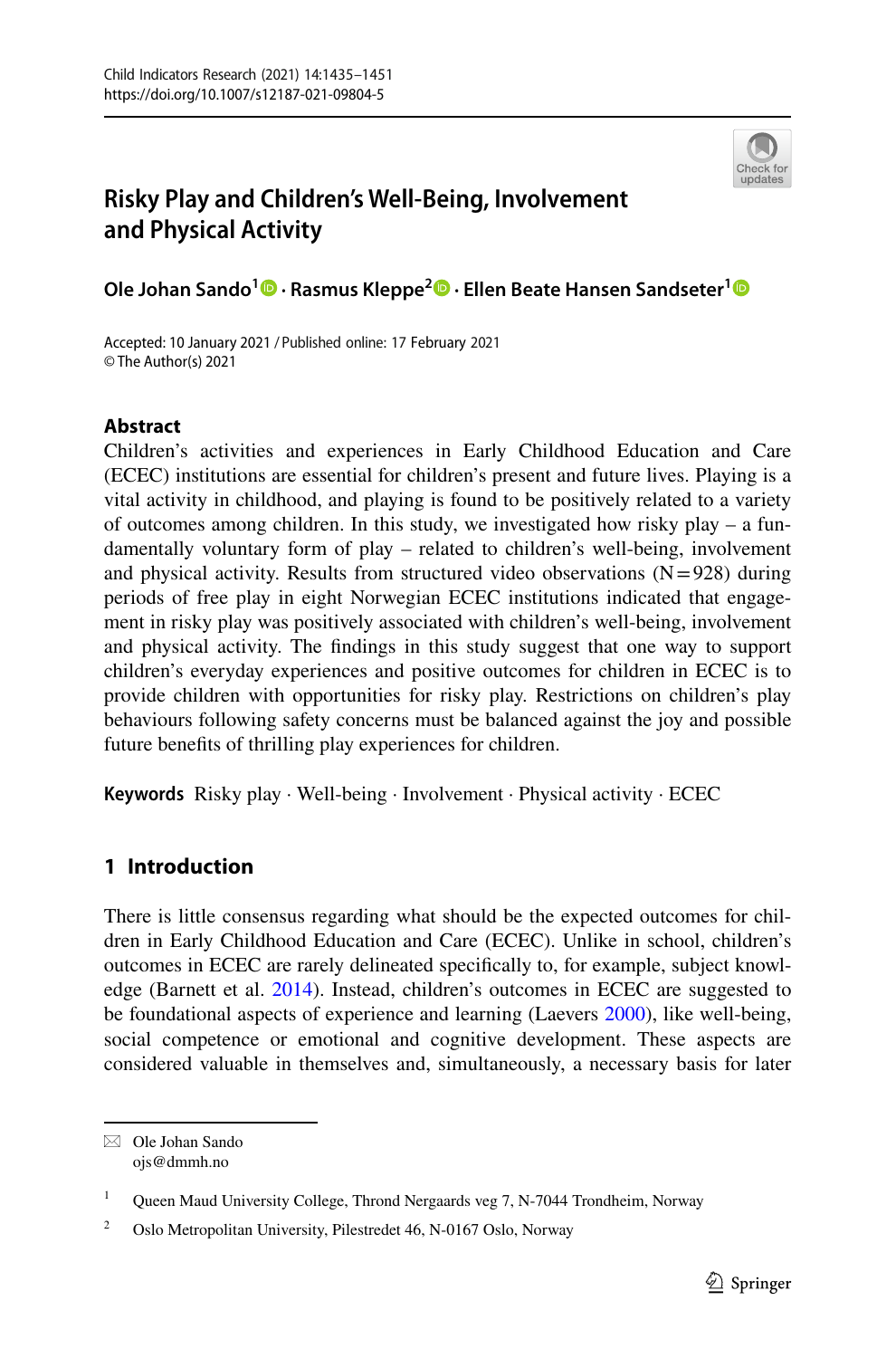learning (Hammer et al. [2017;](#page-14-0) Gupta and Simonsen [2010](#page-14-1)). While many researchers, educators, parents and policymakers are concerned with children's outcomes concerning their future (e.g. school readiness) (Schleicher [2019\)](#page-16-0), children themselves would mainly consider the here-and-now value of their ECEC experience (Sandseter and Seland [2016](#page-16-1); Koch [2018](#page-14-2)). This duality challenges researchers, practitioners and policymakers when it comes to establishing consensus around defnitions and child outcome measures in ECEC.

In this study, we selected three outcomes on the child level: well-being, involvement and physical activity. We will argue that these outcomes account for essential childhood experiences and are related to future outcomes, and that it is timely to test their relation to the novel concept of risky play.

### **1.1 Risky Play**

The concept of risky play comes from a relatively new line of research (Kvalnes [2017](#page-14-3)). Risky play comes across as an oxymoron, combining the contradictory connotations of risk and play. Risk refers to the probability of a negative consequence (Rescher [1983](#page-15-1)), while play refers to a foundational, volunteer, inner-motivated and "purposeless" activity (Sutton-Smith [1997](#page-16-2); Carse [1987](#page-14-4)). Thus, it seems unlikely that anyone voluntarily and with purpose would expose themselves to a possible negative consequence. Notwithstanding, humans engage in such activities throughout life, and even from early childhood (Kleppe [2018](#page-14-5); Breivik et al. [2017\)](#page-13-1). Examples of such activities include climbing, balancing, diving and downhill racing with skis or bicycles (Breivik et al. [2017\)](#page-13-1).

One explanation for such seemingly contradictory behaviour is that the reward of a thrilling experience and mastering skills (often increasing difcult challenges) outweigh the potential negative consequences (Zuckerman [2009](#page-16-3)). When focusing on children, risky play is delineated to activities that entail excitement and uncertainty, and sometimes the possibility of injuries (Little [2010b](#page-15-2); Sandseter [2010b\)](#page-15-3). Typical for this type of play is that children willingly seek out situations they subjectively experience as (moderately) dangerous.

Risky play has been categorised into 1) Play with great heights – danger of injury from falling, such as all forms of climbing, jumping, hanging/dangling, or balancing from heights; 2) Play with high speed – uncontrolled speed and pace that can lead to a collision with something (or someone), for instance bicycling at high speeds, sledging (winter), sliding, or running (uncontrollably); 3) Play with dangerous tools – that can lead to injuries, for instance, axe, saw, knife, hammer, or ropes; 4) Play near dangerous elements – where one can fall into or from something, such as water or a fre pit, 5) Rough-and-tumble play – where children can harm each other, for instance, wrestling, fghting, fencing with sticks; 6) Play where children go exploring alone, for instance without supervision and where there are no fences, such as in the woods; 7) Play with impact – children crashing into something repeatedly just for fun; and 8) Vicarious play – children experiencing thrill by watching other children (most often older) engaging in risk (Sandseter and Kleppe [2019\)](#page-16-4).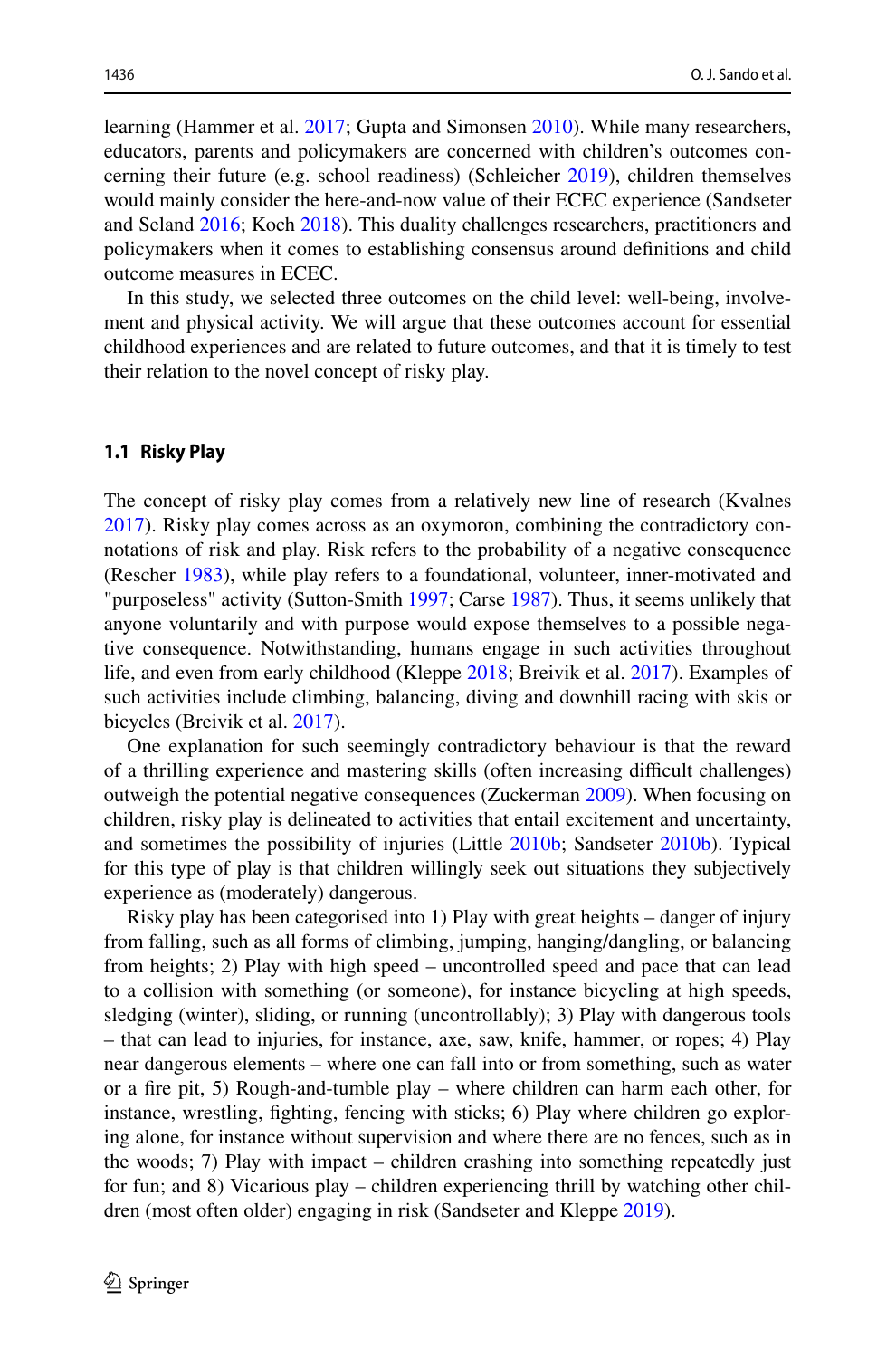Characteristically, children will express exhilaration, hesitation, fear or mastery while playing with risk, and numerous repetitions are typical (Sandseter [2009b,](#page-15-4) [2010a](#page-15-5); Kleppe et al. [2017\)](#page-14-6). Risky play thus represents the duality of childhood experience saliently: Children engage in risky play motivated by the thrilling experience itself, not because they want to become good at risk assessment. Regardless, their ability to assess risks will probably be strengthened through experience with risk (Lavrysen et al. [2017](#page-15-6)).

Children's risk-taking in play appears to be universal, and risky play is observed in various cultures globally (Sandseter et al. [2017;](#page-15-7) Brussoni et al. [2015\)](#page-13-2). However, different cultures express tolerance for risk differently, and they tolerate different types of risk. In Western societies, there are indications of a growing general risk averseness, both from parents and in ECEC institutions (Spiegal et al. [2014](#page-16-5); Sandseter and Sando [2016;](#page-16-6) Sandseter et al. [2017](#page-15-7), [2019;](#page-16-7) Little [2010a\)](#page-15-8). This risk averseness afects children's possibilities for play and freedom negatively (Sandseter and Sando [2016;](#page-16-6) Spiegal et al. [2014](#page-16-5)), including lost potential benefts, both short- and long-term, of risky play (Brussoni et al. [2015](#page-13-2); Sandseter and Kennair [2011;](#page-16-8) Lavrysen et al. [2017](#page-15-6)).

#### **1.2 Risky Play and Well‑Being**

In the framework of experiential theory, the main aim is to understand how each child is doing emotionally, socially and developmentally in any given setting (Laevers [2000](#page-15-0)). The framework relies on two concepts: well-being and involvement. Well-being is in this study defned as to what degree children feel at ease, acts spontaneously and show vitality and self-confdence (Laevers [2000\)](#page-15-0). According to Laevers ([2000\)](#page-15-0), such signals indicate how the child's basic physical, emotional and social needs are met. The approach to children's well-being in the present study emphasises children's signals of discomfort or satisfaction and ties such signals to their subjective well-being.

Despite growing attention towards the importance of well-being in childhood, few studies have addressed the impact of ECEC institutions on children's well-being (Holte et al. [2014\)](#page-14-7). The importance of autonomy for children's well-being in ECEC was demonstrated by Sandseter and Seland [\(2016](#page-16-1)), who found that having an influ-ence on what to do, where to be, and whom to be with was essential. Koch [\(2018](#page-14-2)) found the experience of friendship, challenging activities and engagement in free play to be favourable approaches to well-being in ECEC institutions. The association between play and well-being is also established in other studies (Kennedy-Behr et al. [2015;](#page-14-8) Giske et al. [2018;](#page-14-9) Howard and McInnes [2013\)](#page-14-10). As such, risky play can be expected to support children's well-being in ECEC, following the notion that children engage in this form of play of their interest, motivated by the thrilling and exciting experience of challenging activities.

#### **1.3 Risky Play and Involvement**

In Laevers' [\(2000\)](#page-15-0) framework, well-being is seen as a prerequisite for involvement. Involvement is in this study defned as the degree to which children have directed their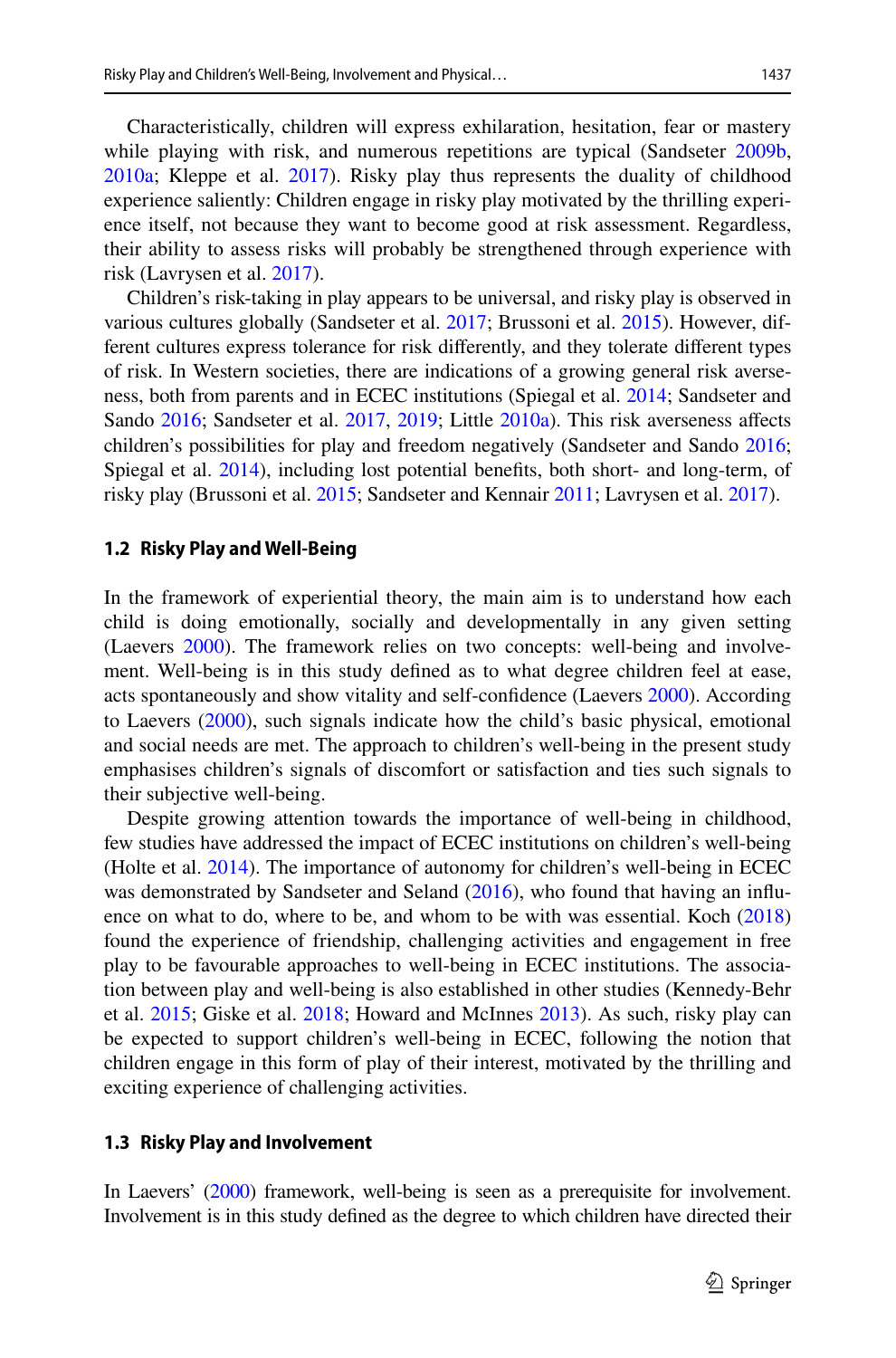attention, are engaged and concentrated in activities (Laevers [2000\)](#page-15-0). If children's basic needs for well-being are not met, and they are not at ease, it is difficult for them to concentrate and experience real involvement. Behavioural indicators of involvement are deep concentration, focus and engagement. Combined, well-being and involvement constitute the concept of 'deep level learning' (Laevers [2000](#page-15-0)). This concept contrasts superficial learning, in that it describes how challenges must build on children's existing competences, but also that their capabilities must be appropriately challenged. Such learning experiences build a necessary foundation for later learning.

Play is a typical situation where children experience involvement. This idea follows the characteristics of children's play as being grounded in children's interests and intrinsic motivation, attributes that can be expected to relate to engagement and concentration (Liu et al. [2017](#page-15-9); Zosh et al. [2017](#page-16-9)). More so, if there is a risky aspect in the play, aspects of involvement tend to intensify (Sandseter [2010a\)](#page-15-4). Thus, risky play is a typical activity where children can experience involvement.

#### **1.4 Risky Play and Physical Activity**

Physical activity is defned in the present study as any bodily movement produced by the skeletal muscles that results in energy expenditure (Caspersen et al. [1985](#page-14-11)). Being physically active is strongly related to several health outcomes and is commonly considered to be one of the most potent ways to enhance an individual's health across the lifespan (Haskell et al. [2009\)](#page-14-12). Compared to less-active children, physically active children are found to have healthier cardiovascular profles, to be leaner, and to develop higher peak bone mass (Boreham and Riddoch [2001\)](#page-13-3), characteristics that may influence children's health both in the present and in the future.

A systematic review found general positive relations between risky play and various health indicators, including physical activity (Brussoni et al. [2015](#page-13-2)). The excitement and rewarding thrill entailed in risky play is seemingly a strong motivation for children to be physically active, e.g. climbing up and jumping down or rough and tumble (Sandseter [2010a;](#page-15-4) Engelen et al. [2013](#page-14-13); Pellegrini and Smith [1998\)](#page-15-10). This thrill is potentially also a motivating factor contributing to the repetitiveness of many types of risky play (Sandseter [2010a](#page-15-4); Kleppe et al. [2017\)](#page-14-6). Thereby, risky play seems ideal for facilitating physical activity among children, within an intrinsically motivated context, where children are active because they enjoy the activity. However, Brussoni et al. ([2015](#page-13-2)) revealed that more research was necessary to validate the concept of risky play and potential relations to other child health outcomes.

#### **1.5 Aim of Study**

On this background, we hypothesise that risky play is positively associated with well-being, involvement and physical activity. These three outcomes are essential in ECEC, both as a salient expression of children's here-and-now experiences and for their future health and learning. The research question of this article is: *What is the association between engaging in risky play and children's well-being, involvement and physical activity in eight Norwegian ECEC institutions?*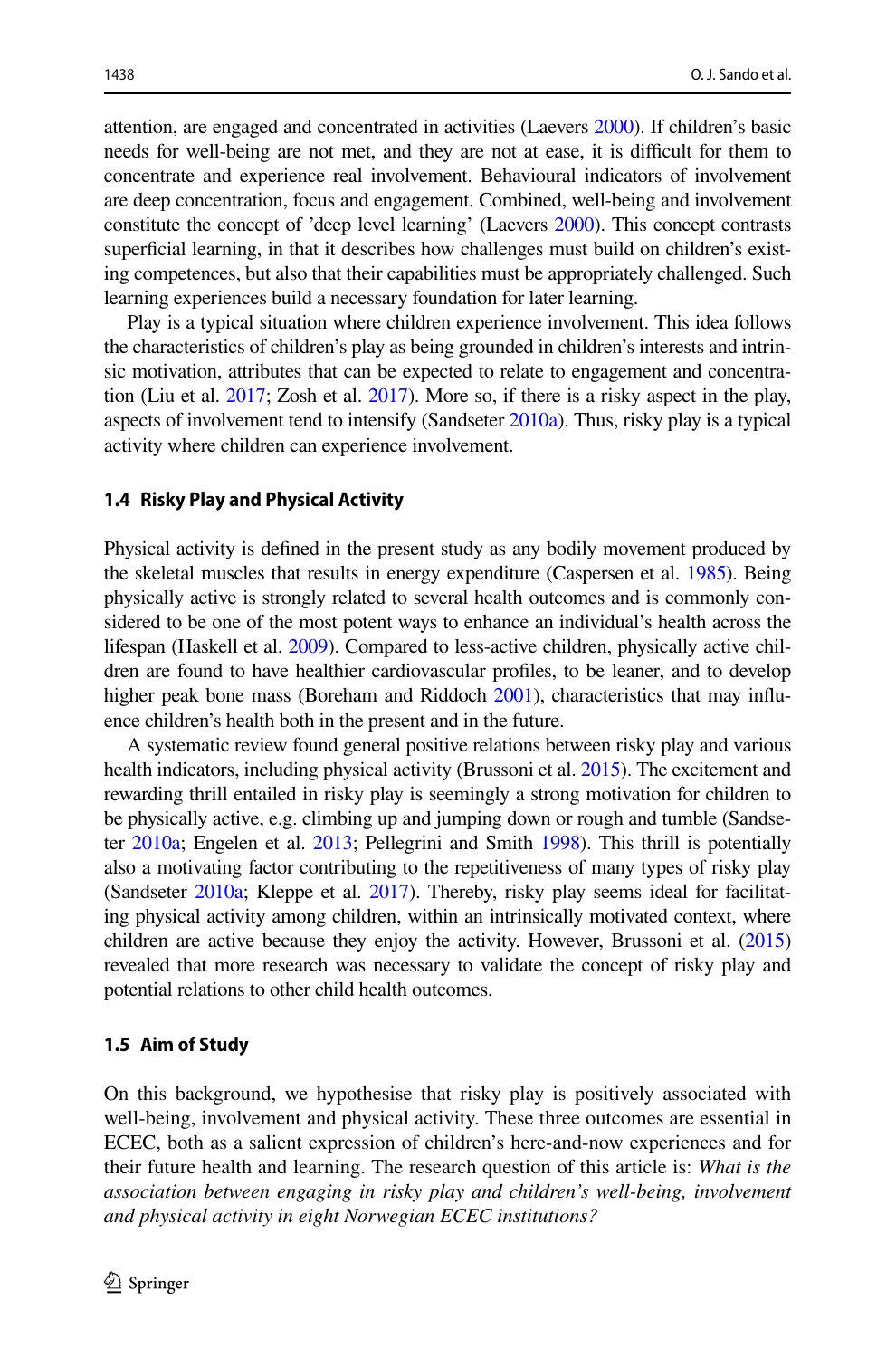### **2 Methods**

This study was conducted as a sub-study within the project EnCompetence. The study was funded by The Research Council of Norway, and approved by the Norwegian Social Science Data Services. The project is a three-year study using mixed methods (Creswell [2013](#page-14-14)), placed within a design experiment in education framework (Cobb et al. [2003](#page-14-15)). The study is conducted in close collaboration with three ECEC owners in Norway, and the data collection involved systematic and randomised video observations of children. The conducted video observations were taken during periods designated for free play, implying that children could decide what they wanted to do, where they wanted to be and with whom they wanted to interact. The analyses in the present study are conducted on cross-sectional data collected in the fall of 2018. Previous studies from this study have demonstrated that children's play were associated with their well-being and involvement (Storli and Sandseter [2019\)](#page-16-10) and that the characteristics of the physical environment were associates with children's well-being, physical activity and involvement (Sando [2019a,](#page-15-11) [b](#page-15-12); Storli et al. [2020](#page-16-11); Sando and Sandseter [2020\)](#page-15-13), This study diferentiates from the previous articles in that here the relationship between children's engagement in risky play and their well-being, involvement and physical activity is explored.

#### **2.1 Procedure and Sample**

Eight ECEC institutions were strategically selected among the partner institutions. The participating institutions were located in the south  $(N=4)$ , middle  $(N=3)$  and north  $(N=1)$  of Norway, had between 58 and 117 children (Mean=85) and were built between 1989 and 2016 (Mean=2007). Five girls and fve boys in each institution were randomly selected among the three to fve-year-olds, and informed, written consent to participate was obtained from the parents. The data collection was carried out over one week in each of the participating institutions.

With ten children in eight institutions participating, the data collection was supposed to include 80 children. However, one of the children was absent on the day of observation. Therefore, the sample in this study includes 79 children, 40 boys and 39 girls, with a mean age of 4.7 years  $(SD=0.6)$  ranging from 3.8 to 5.8 years.

The researchers in the project developed a strict protocol for the procedure for video observations to ensure a random sample of children's activities. One ECEC teacher from each institution was recruited as a co-researcher and was the one who conducted the flming, to limit the impact on the children's behaviour and to keep an ongoing dialogue with the children about the flming to ensure consent to participate. The researcher participating in the data collection wrote feld notes and ensured that the protocol was followed and a participant-as-observer role (Gold [1957](#page-14-16)) was selected to serve this role. This role was distanced to reduce the impact on the children's and staff's behaviour. If approached by children or staff, the researcher interacted with them but was otherwise conscious of avoiding interacting with staf and children during observation periods. The preschool teacher conducted the actual flming with a GoPro Hero action camera. The co-researcher was asked to regularly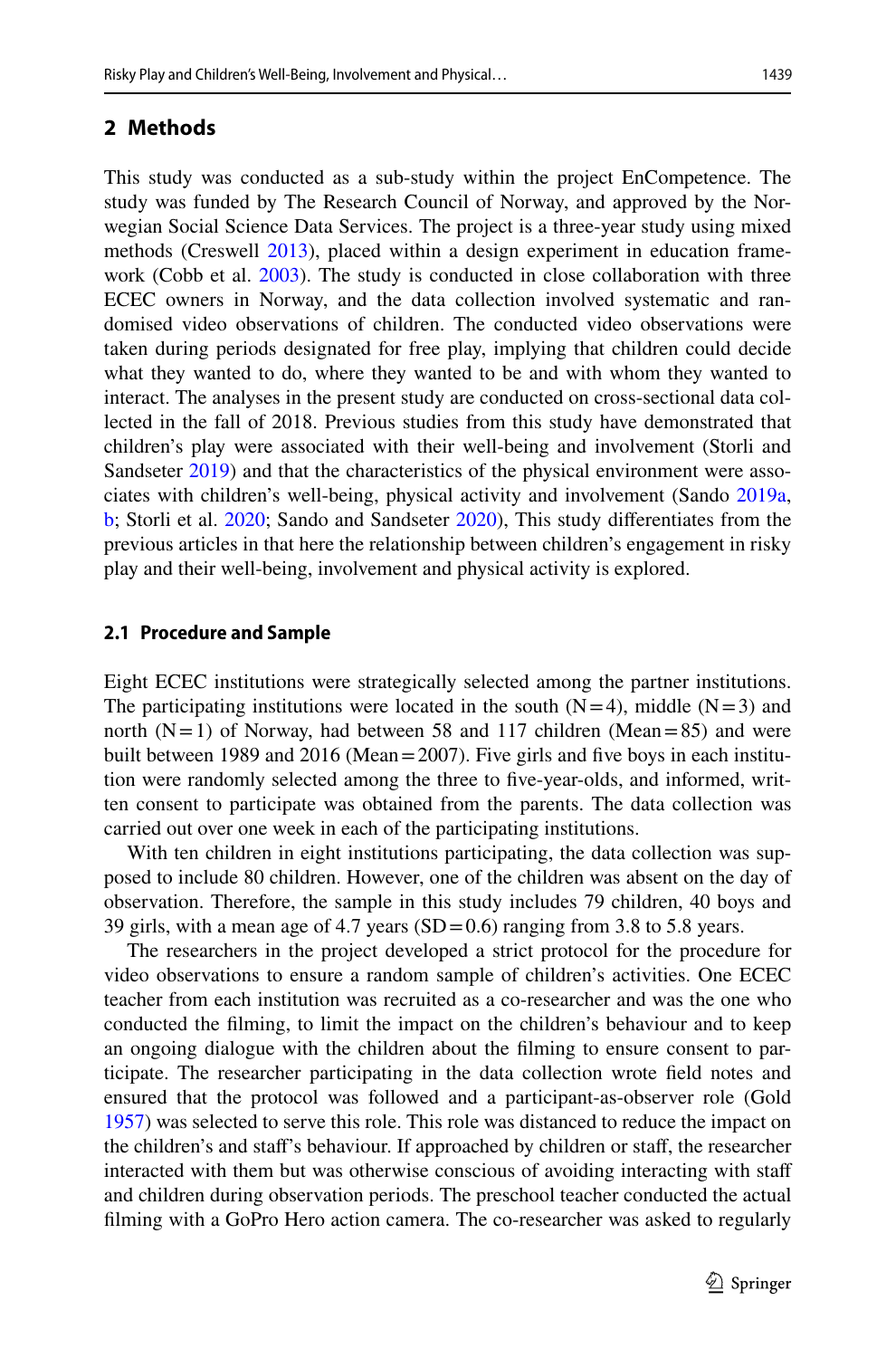do video observations before the data collection so that the children were familiar with being flmed. Cameras were also used for pedagogical documentation before this study in the participating institutions. Regular use of cameras before the data collection and a familiar person flming with a small wide-angle camera were essential to flm children closely enough to be able to capture speech, body language, and facial expression without afecting the children noticeably. Nevertheless, higher participant reactivity is a limitation commonly associated with video observations in behavioural studies (Haidet et al. [2009\)](#page-14-17).

Two children were observed each day. The frst child was flmed for two minutes, followed by a six-minute break. Then, the other child was flmed for two minutes, followed by another six-minute break. This alternation was repeated until six video observations were recorded of each child in the indoor and outdoor environment. If a child was in situations in which flming was not an option due to ethical considerations, the video observation was postponed. The co-researcher avoided flming in sensitive situations and kept an ongoing dialogue with the children about the flming to ensure assent to participation.

A complete sample of 12 observations for 79 children would include 948 twominute video observations. However, the fnal sample only includes 928 observations. Hence, 20 observations are missing. Missing observations occurred because children were picked up by their parents, or they were excluded because the child was hidden from view, was preoccupied with the camera, or a technical or human error occurred. The number of missing video observations is low and does not represent a methodological challenge for the present study.

#### **2.2 Measures**

The Leuven Well-Being Scale (Laevers [2005](#page-15-14)) was used to measure the well-being of the children. The scale, which is designed for observing children individually for two minutes, scores children's level of well-being on a scale from one to fve. Laevers and Declercq [\(2018](#page-15-15)) describe the fve levels as follows: 1) Outspoken signs of distress, 2) Signs of distress predominate, 3) A mixed picture, no outspoken signs, 4) Signs of enjoyment predominate, and 5) Outspoken signs of enjoyment.

The Leuven Involvement Scale (Laevers [2000](#page-15-0)) was used to measure the involvement of the children. This scale is developed by the same group of researchers as the well-being scale. It also ranges from one to five and is developed for observing an individual child for two minutes. Laevers and Declercq [\(2018](#page-15-15)) describe the fve levels as follows: 1) No activity, 2) Interrupted activity, 3) Activity without intensity, 4) Activity with intense moments, and 5) Continuous intense activity.

The Observational System for Recording Physical Activity in Children–Preschool (OSRAC-P) (Brown et al. [2006](#page-13-4)) was used to measure the physical activity of the children. The classifcation of physical intensity in OSRAC-P used in this study is based on the Children's Activity Rating Scale (CARS) (Puhl et al. [1990\)](#page-15-16), which has been psychometrically tested and found to demonstrate evidence of reliability (Puhl et al. [1990](#page-15-16); Loprinzi and Cardinal [2011;](#page-15-17) Pate et al. [2010\)](#page-15-18). The physical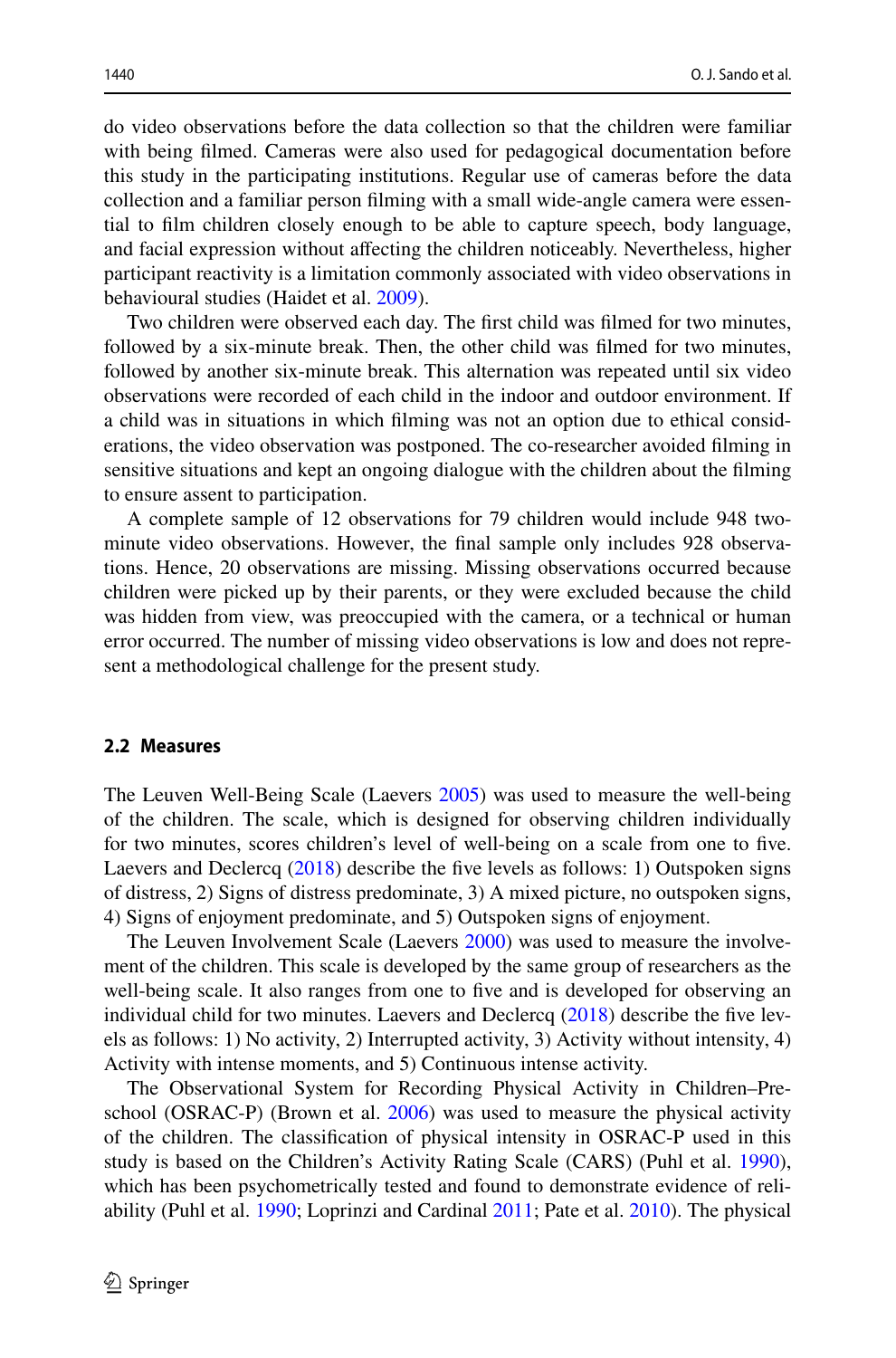activity intensity is classifed in fve diferent levels: 1) Stationary or motionless, 2) Stationary with limb or trunk movements, 3) Slow, easy movements, 4) Moderate movements, and 5) Fast movements (Brown et al. [2006](#page-13-4)).

Two independent researchers scored the well-being, involvement and physical activity of the observed child in each video observation on Excel spreadsheets. The project researchers were trained to use and interpret the Leuven scales and manuals through digital video training. To enhance the consistency in the coding of all three outcome measures, workshops to adjust, recalibrate and identify challenges were held when each researcher had scored 24 observations. These clips were reviewed jointly and discussed to strengthen the internal consistency in the coding. Disagreements higher than one point were reviewed again and discussed in the research group until a mutual understanding was reached. For diferences of one point, an average of the two scores was used. This choice implies that the scores for the outcome variables in the analysis were a nine-point scale, still ranging from one to five but also with intervening half scores  $(1.5, 2.5, 3.5, 4.5)$ . In other words, the dependent variables in the analysis were treated as an interval scale, where the distance between scores was considered equal. Using weighted kappa (Cohen [1968\)](#page-14-18), inter-rater agreement was 90% for well-being, with a kappa value of 0.50. A similar agreement was found for involvement, with 90% agreement and a kappa value of 0.58. Kappa values in this range indicate moderate agreement (Viera and Garrett [2005](#page-16-12)). For physical activity, the inter-rater agreement was 94%, with a kappa value of 0.73, indicating substantial agreement (Viera and Garrett [2005](#page-16-12)).

Risky play was coded using the Observer XT 12.5 behaviour coding (Noldus), analysis and management software for observation data (Zimmerman et al. [2009\)](#page-16-13). This software allows for the second-by-second coding of videos, meaning that the researchers were able to code instances and duration of the various types of play behaviour. Three assessors independently coded a part of the video material according to recent categories of risky play (Sandseter and Kleppe [2019\)](#page-16-4): 1) Play with great heights, 2) Play with high speed, 3) Play with dangerous tools, 4) Play near dangerous elements, 5) Rough-and-tumble play, 6) Play where children go exploring alone, 7) Play with impact, and 8) Vicarious risk. In the analysis, a merged variable describing the sum of these categories was used to investigate the association between total engagement in risky play and the three outcome variables. The prevalence of the sub-categories describing risky play is previously published (Sandseter et al. [2020\)](#page-16-14).

Workshops and discussions among the researchers were held to ensure similar use and interpretation of the categories. The assessors aimed to evaluate the child's experience of risk in their activities, which may be identifed through the child's positive and negative emotion, motor behaviour and verbal and bodily expressions. This implies that no "objective" level of riskiness was set; instead, the child's subjective experiences of risk were interpreted and determined based on observable verbal and bodily expressions and actions. Internal consistency in the coding between assessors was confrmed by cross-checking 80 observations among the 256 observations in which risky play was coded. In 59 of these observations (74%), no comments to the initial coding were made. In 15 of the observations (19%), comments on when to start or stop the coding of a specifc category were made. In 6 observations (7%),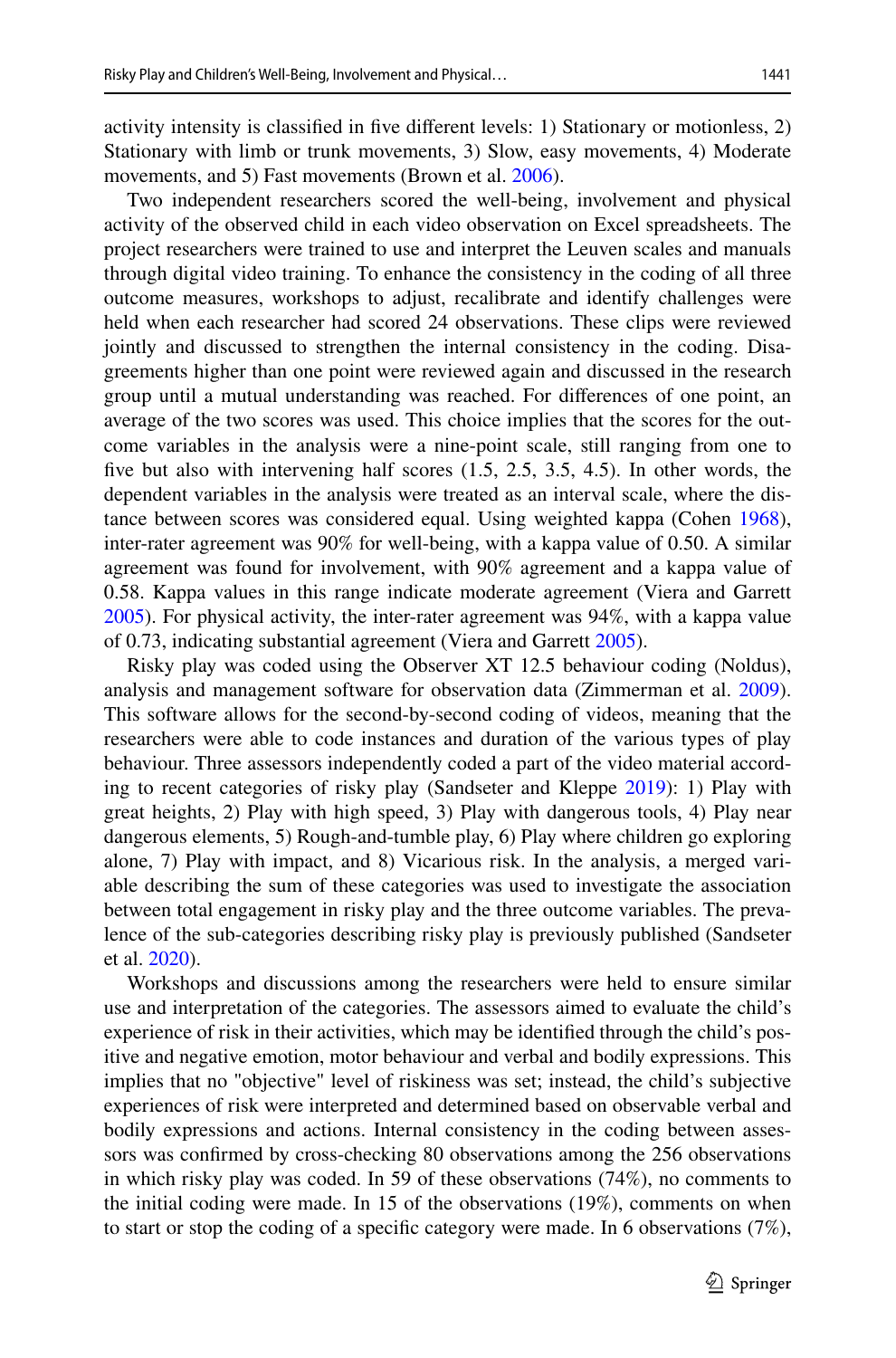comments on what category of risky play that was most appropriate to use were made. The 21 observations with comments were reviewed jointly by all three assessors to discuss the second assessors' comments and to reach a mutual understanding of the use of categories and when to start or stop coding. Only minor adjustments to the full sample were needed following this evaluation of the measure, and the internal consistency was considered to be satisfying.

### **2.3 Analysis**

The risky play codings from Observer XT were exported, paired with the spreadsheet of scores for well-being, involvement and physical activity, and imported to Stata MP 15.1 (StataCorp, College Station, TX, USA), which was used for the statistical analysis. Given the hierarchical structure of the data with nested observations of children within ECEC institutions, multilevel regression analysis (Goldstein [1986](#page-14-19)) was used to investigate the associations of risky play and children's wellbeing, involvement and physical activity. Linear mixed models, specifcally random intercept models, were used in all multilevel analysis. The multilevel analysis makes it possible to control the nested data structure as well as other variables and increases the accuracy of the predictions (Gelman [2006](#page-14-20)).

# **3 Results**

The mean duration of the 928 video observations was  $122 \text{ s (SD=4)}$ . The average amount of risky play in these observations was  $12\%$  (SD=27). The average score for well-being was 3.8 (SD=0.7), involvement was scored 3.7 (SD=0.8) on average, whereas physical activity was scored  $3.1 \text{ (SD = 0.9)}$  on average. The 928 video observations were equally distributed among boys  $(N=470)$  and girls  $(N=458)$ and between the indoor environment ( $N=464$ ) and outdoor environment ( $N=464$ ). Table [1](#page-8-0) presents descriptive statistics for the key variables.

The correlation matrix presented in Table [2](#page-8-1) shows that risky play is positively correlated with well-being  $(r=0.27, p<0.001)$ , involvement  $(r=0.19, p<0.001)$ , and physical activity  $(r=0.44, p<0.001)$ .

Multilevel regression analysis was applied to analyse the association between risky play and the outcome variables well-being, physical activity and involvement. This analysis was used to control for the nested data structure and the children's age and gender. Random intercept models were used in all multilevel analysis. The data were nested at three levels: observation level (level 1)  $(N=928)$ , child-level (level 2) ( $N=79$ ) and institutional level (level 3) ( $N=8$ ). The variance partition coefficient (VPC) was used to determine the number of levels in the model (Mehmetoglu and Jakobsen [2017\)](#page-15-19). VPC calculations for well-being indicated that there was a 6% variance at the institutional level and 20% variance at the child level. Similar variances were found in involvement, with a 5% variance at the institution level and 17% variance at the child level. For physical activity, there was a 0% variance at the institution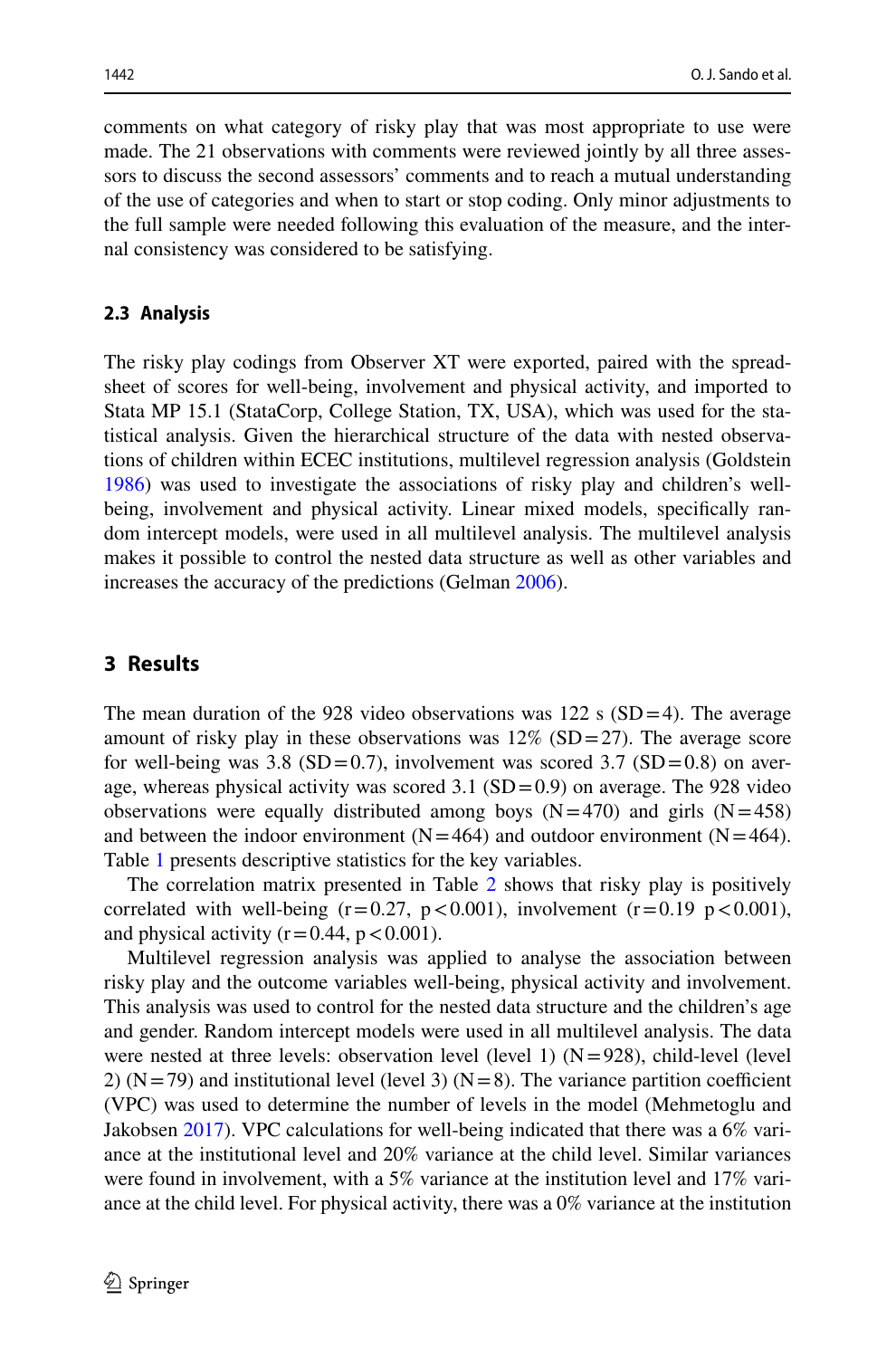<span id="page-8-0"></span>

| <b>Table 1</b> Descriptive statistics<br>$(N=928$ observations) |                   | Mean | <b>SD</b> | Min      | Max |
|-----------------------------------------------------------------|-------------------|------|-----------|----------|-----|
|                                                                 | Age               | 4.7  | 0.6       | 3.8      | 5.8 |
|                                                                 | Risky play        | 12%  | 27        | $\Omega$ | 100 |
|                                                                 | Well-being        | 3.8  | 0.7       |          | 5   |
|                                                                 | Involvement       | 3.7  | 0.8       |          | 5   |
|                                                                 | Physical activity | 3.1  | 0.9       |          | 5   |
|                                                                 |                   |      |           |          |     |

<span id="page-8-1"></span>

|  |  | <b>Table 2</b> Correlation matrix $(N = 928$ observations) |  |
|--|--|------------------------------------------------------------|--|
|  |  |                                                            |  |

|                            |           |         |           | 4         |           | 6 |
|----------------------------|-----------|---------|-----------|-----------|-----------|---|
| 1. Age                     |           |         |           |           |           |   |
| 2. Boy $(0 = \text{girl})$ | $0.12***$ |         |           |           |           |   |
| 3. Risky play              | 0.05      | 0.03    |           |           |           |   |
| 4. Well-being              | 0.06      | $0.07*$ | $0.27***$ |           |           |   |
| 5. Involvement             | $0.08*$   | $0.06*$ | $0.19***$ | $0.76***$ |           |   |
| 6. Physical activity       | $0.07*$   | $0.08*$ | $0.44***$ | $0.38***$ | $0.28***$ |   |

\* *p*<0.05: \*\* *p*<0.01: \*\*\* *p*<0.001

level and a 5% variance at the child level. Two-level models were selected for further analysis, following the limited amount of variance at the institutional-level.

Well-being, involvement and physical activity were used as dependent variables in the analysis to investigate the association with risky play. Stepwise inclusion of variables starting at the lowest level in the model (Hox [2010\)](#page-14-21) was performed, implying that the variable describing the amount of risky play in the observation was added frst, before children's age and gender. An intercept-only model was run frst (M0), followed by a model including a variable describing the amount of risky play in the observation (M1). Lastly, the second-level variables describing children's age and gender were added to the model (M2). Deviance, Akaike's Information Criterion (AIC) and Schwarz's Bayesian Information Criterion (BIC) are presented to indicate how well the model fts the data and to compare the fnal model to the intercept-only model (Hox [2010](#page-14-21)). Tables [3](#page-9-0), [4](#page-9-1) and [5](#page-10-0) present M0, M1 and M2 for wellbeing, involvement and physical activity.

The fnal models (M2) indicate that there is a positive association between engaging in risky play and children's well-being, involvement and physical activity. The size of the coefficients and the explained variance after including the variable for risky play in the models indicate that risky play is most strongly related to children's physical activity. However, substantial associations were also found with well-being and involvement.

Children's well-being is estimated to be 0.6 higher on the Leuven Well-being Scale when children engage in risky play for the entire observation (100% of the time). There is no signifcant association between gender, age and well-being. For well-being, M1 are a significantly  $(p < 0.001)$  improved model compared M0 using a likelihood-ratio test, while M2 is no signifcant improvement compared to M1.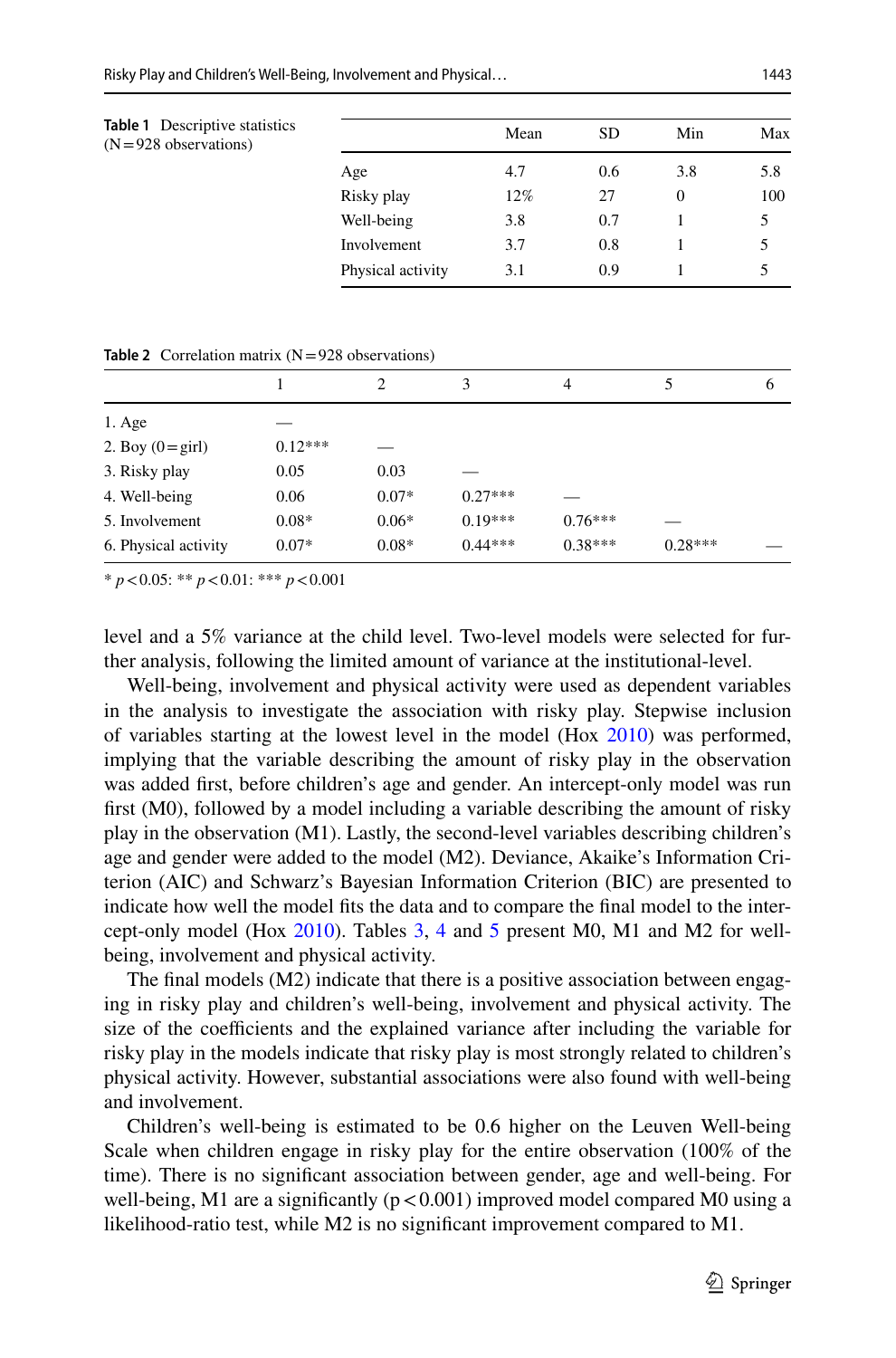| Model       | M0: Well-being     | M1: Well-being     | M2: Well-being     |
|-------------|--------------------|--------------------|--------------------|
| Fixed part  | Coeff. (Robust SD) | Coeff. (Robust SD) | Coeff. (Robust SD) |
| Intercept   | 3.84(0.04)         | 3.77(0.05)         | 3.48(0.28)         |
| Risky play  |                    | $0.006(0.001)$ *** | $0.006(0.001)$ *** |
| Age         |                    |                    | 0.05(0.06)         |
| Boy         |                    |                    | 0.08(0.07)         |
| Random part |                    |                    |                    |
| Level 1 Var | 0.35(0.02)         | 0.33(0.02)         | 0.33(0.02)         |
| Level 2 Var | 0.09(0.02)         | 0.08(0.03)         | 0.07(0.01)         |
| Deviance    | 1773               | 1713               | 1710               |
| AIC         | 1779               | 1721               | 1722               |
| <b>BIC</b>  | 1793               | 1740               | 1751               |

<span id="page-9-0"></span>**Table 3** Models for well-being  $(N=928$  observations)

\**p*<0.05, \*\**p*<0.01, \*\*\**p*<0.001

<span id="page-9-1"></span>**Table 4** Models for involvement (N=928 observations)

| Model       | M0: Involvement    | M1: Involvement    | M2: Involvement    |
|-------------|--------------------|--------------------|--------------------|
| Fixed part  | Coeff. (Robust SD) | Coeff. (Robust SD) | Coeff. (Robust SD) |
| Intercept   | 3.69(0.05)         | 3.63(0.05)         | 3.10(0.31)         |
| Risky play  |                    | $0.005(0.001)$ *** | $0.005(0.001)$ *** |
| Age         |                    |                    | 0.11(0.07)         |
| Boy         |                    |                    | 0.09(0.09)         |
| Random part |                    |                    |                    |
| Level 1 Var | 0.57(0.03)         | 0.56(0.03)         | 0.56(0.03)         |
| Level 2 Var | 0.11(0.02)         | 0.10(0.02)         | 0.09(0.02)         |
| Deviance    | 2200               | 2177               | 2174               |
| AIC         | 2206               | 2185               | 2186               |
| <b>BIC</b>  | 2221               | 2205               | 2215               |

\**p*<0.05, \*\**p*<0.01, \*\*\**p*<0.001

Involvement is estimated to be 0.5 higher on the Leuven Involvement Scale when children engage in risky play for the entire observation. There is no signifcant association between gender, age and involvement. M1 are a significant  $(p < 0.001)$ improvement compared to M0 for involvement model using a likelihood-ratio test. For involvement, M2 is no signifcant improvement compared to M1.

Physical activity is estimated to be 1.4 higher on the OSRAC-P scale when children engage in risky play for the entire observation. Similar to the child's well-being and involvement, there is no signifcant association between gender, age and physical activity. For physical activity, M1 are a significantly  $(p < 0.001)$  improved model compared M0 using a likelihood-ratio test, while M2 is no signifcant improvement compared to M1.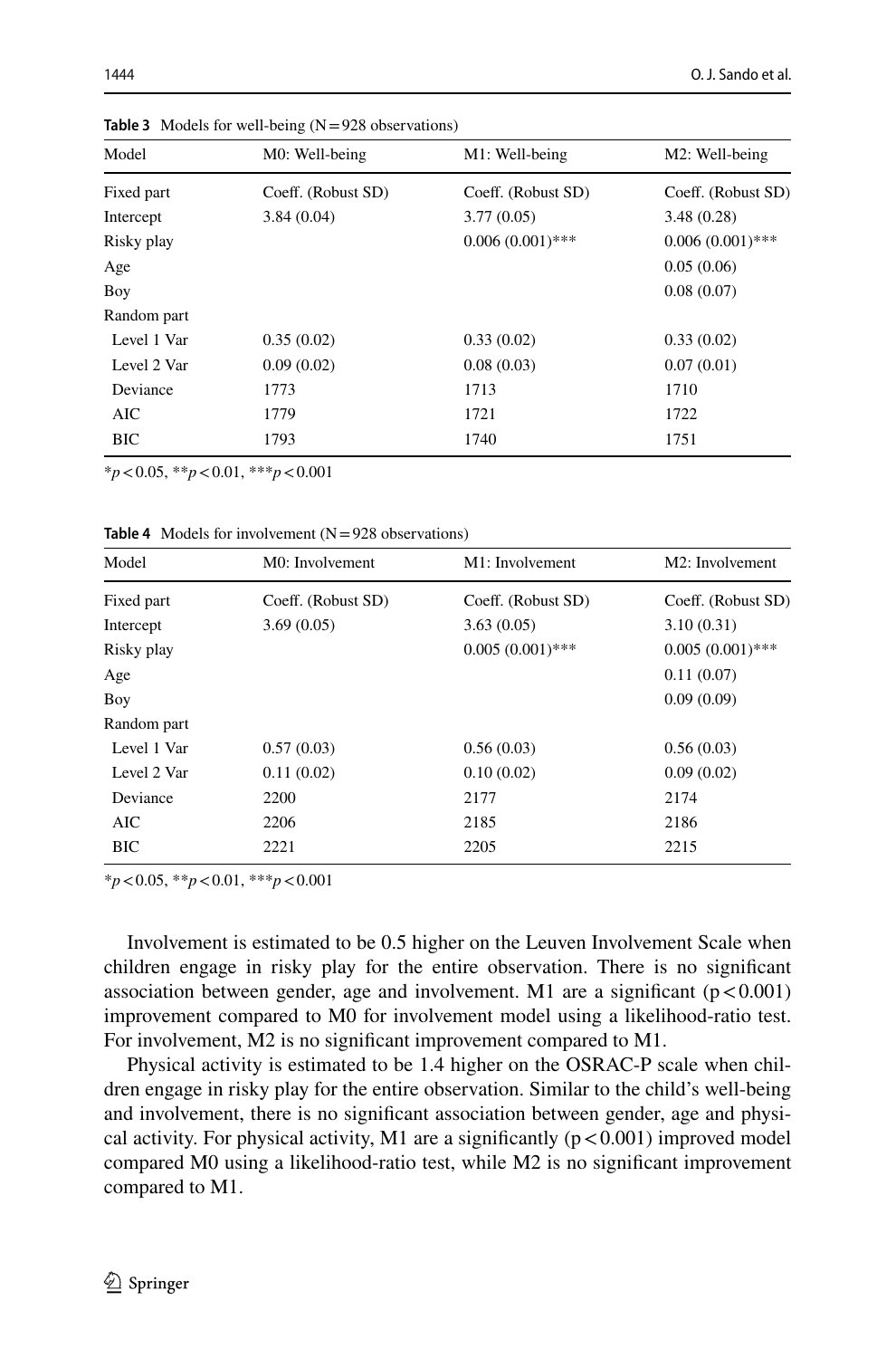| Model       | M0: Physical activity | M1: Physical activity | M <sub>2</sub> : Physical activity |
|-------------|-----------------------|-----------------------|------------------------------------|
| Fixed part  | Coeff. (Robust SD)    | Coeff. (Robust SD)    | Coeff. (Robust SD)                 |
| Intercept   | 3.05(0.04)            | 2.89(0.03)            | 2.54(0.25)                         |
| Risky play  |                       | $0.014(0.001)$ ***    | $0.014(0.001)$ ***                 |
| Age         |                       |                       | 0.06(0.05)                         |
| Boy         |                       |                       | 0.10(0.06)                         |
| Random part |                       |                       |                                    |
| Level 1 Var | 0.69(0.04)            | 0.56(0.03)            | 0.56(0.03)                         |
| Level 2 Var | 0.04(0.01)            | 0.02(0.01)            | 0.02(0.01)                         |
| Deviance    | 2322                  | 2127                  | 2122                               |
| AIC         | 2328                  | 2135                  | 2134                               |
| BIC         | 2342                  | 2154                  | 2163                               |

<span id="page-10-0"></span>**Table 5** Models for physical activity (N=928 observations)

\**p*<0.05, \*\**p*<0.01, \*\*\**p*<0.001

## **4 Discussion**

The fndings in this study demonstrated that children's engagement in risky play was positively associated with well-being, involvement and physical activity during periods for free play among the children in this study. To our knowledge, this is the frst time such relations are documented empirically. Despite a growing risk awareness in the society, where children's possibilities for risky play are restricted (Sandseter and Sando [2016;](#page-16-6) Spiegal et al. [2014](#page-16-5)), as much as 12% of the observed time was categorised as risky play. This relatively high number indicates that risky play is a popular form of play among the children in this sample.

Among the child outcomes investigated in this study, risky play was most strongly associated with physical activity. Engagement in risky play for the entire observation was estimated to increase physical activity levels with more than one point on the OSRAC-P scale, representing a substantial increase in energy expenditure. The positive efects of physical activity on children's health are well-documented (Boreham and Riddoch [2001](#page-13-3)). As such, the results in the present study indicate that engagement in risky play may promote children's health through the engagement in physical activity, a fnding in line with previous studies (Brussoni et al. [2015\)](#page-13-2). Following this rationale, we will argue that the health beneft of physical activity in risky play outweighs the health threat of injuries associated with risky play. Therefore, facilitating risky play in childhood is health promotion, especially since risky play may improve children's ability to assess risk (Lavrysen et al. [2017](#page-15-6); Miller and Byrnes [1997](#page-15-20)), and thereby also reduce injuries in a long-term perspective.

Another possible positive efect on children's health by engaging in risky play is related to the intrinsic and child-initiated nature of the activity. The motivation for risky play is linked to thrilling experiences (Sandseter [2010a\)](#page-15-4). Positive activity habits may grow in such contexts, where children are physically active because they enjoy the activity in itself. The positive health efect is, thus, an unintended consequence of a fun activity.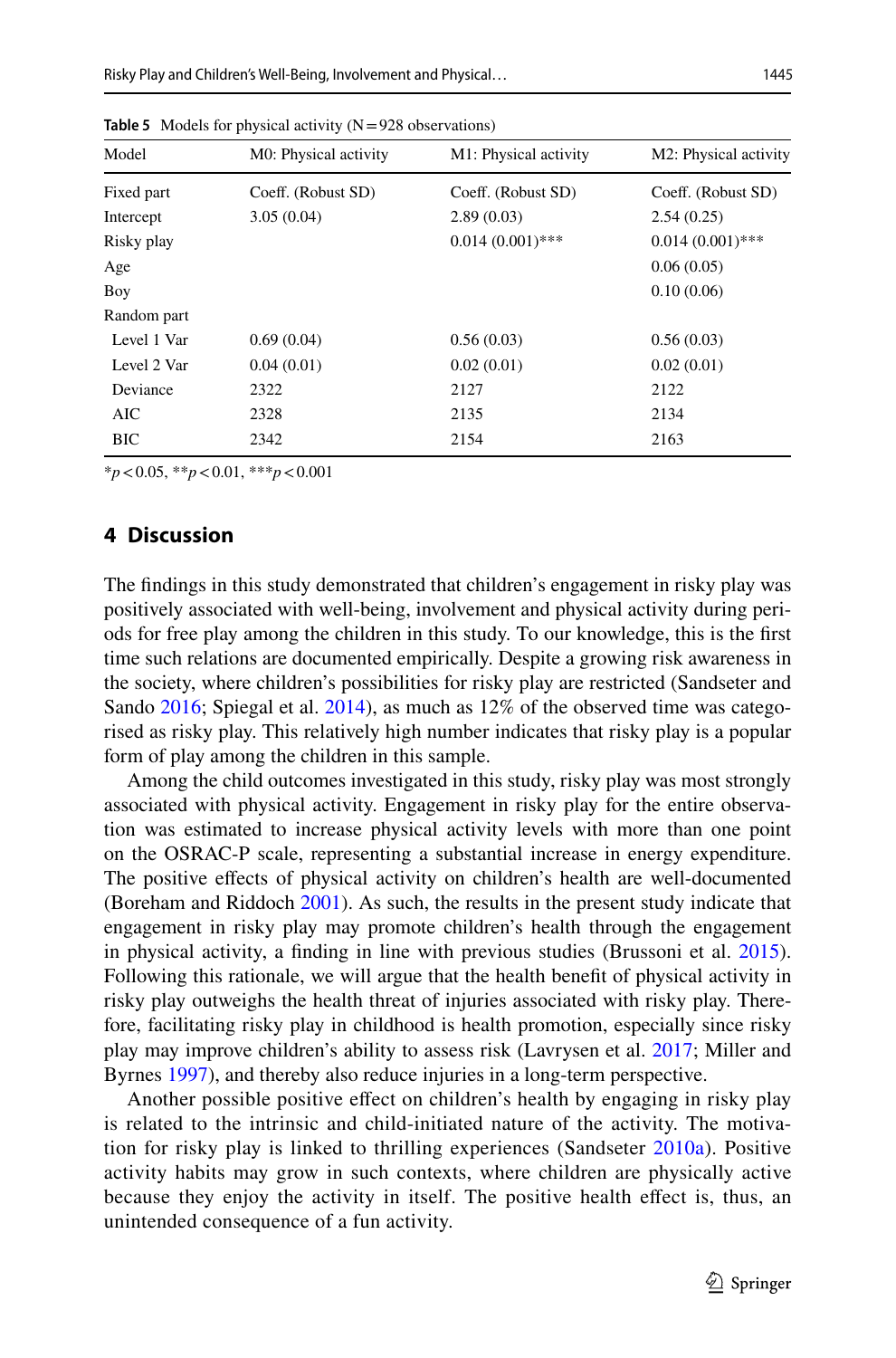Additional support for the notion that risky play is something children enjoy is found, in this study, in the positive association between risky play and well-being. Well-being is estimated to be 0.6 points higher on the Leuven Well-being Scale when children engage in risky play through the entire observation. This increase represents a substantial efect and indicates that children express joy and other signals of well-being when engaging in risky play. Previous research has documented how playing is positively associated with well-being (Kennedy-Behr et al. [2015;](#page-14-8) Giske et al. [2018](#page-14-9); Howard and McInnes [2013\)](#page-14-10), and this study demonstrates that this also is the case for risky play. Koch ([2018](#page-14-2)) found that children in ECEC enjoy taking risks and exploring the limits of their capacities, and the fndings in this study support the idea that risky play may promote children's well-being.

The positive association between risky play and well-being in this study may be due to various factors. First, no one tells the children to engage in risky play. It can, therefore, be said to have a salient aspect of autonomy. Autonomy is previously found to be essential to children's well-being in ECEC (Sandseter and Seland [2016](#page-16-1)). This can also be described as an experience of agency and promoting a positive sense of the self, which both are closely linked to well-being in childhood (Fattore et al. [2009\)](#page-14-22). From a social perspective, mastering challenges together with peers strengthens friendships, which in turn relates positively to well-being (Fattore et al. [2009\)](#page-14-22). Therefore, allowing risky play in ECEC institutions may contribute to various aspects of children's well-being. Additionally, in the experiential framework (Laevers [2000](#page-15-0)), the experience of well-being is a necessary prerequisite for deep-level learning.

The other key element of deep-level learning, involvement, was also positively associated with engagement in risky play. The association was comparable to the one with well-being, with an estimated increase in 0.5 on the Leuven Involvement Scale when children engaged in risky play for the entire observation. Previous studies have found playing to be an activity that is positively related to involvement (Liu et al. [2017](#page-15-9); Zosh et al. [2017](#page-16-9)). With risky play being an intense play experience (Sandseter  $2010a$ ), risky play has the potential to be specifically positively related to involvement. As described by previous research, risky play is typically characterised by a balance between exhilaration and hesitation (Sandseter [2009b,](#page-15-4) [2010a](#page-15-5); Kleppe et al. [2017](#page-14-6)). Children seek out these situations because the reward of potential exhilaration outweighs the potential negative consequences (Sandseter [2010a](#page-15-4)), and the ability to assess and master risk requires strong awareness and involvement. Risky play may, therefore, be an activity that may facilitate learning on children's premises. Handling risks requires both the ability to focus and to adapt to diferent strategies (Miller and Byrnes [1997](#page-15-20)), and thus represents an example of deep-level learning.

The ECEC years are a period when children "learn to learn", but even if practitioners and policymakers are increasingly aware of this (Barnett et al. [2014\)](#page-13-0), the potential of risky play in these aspects is probably still too controversial to be considered. Child-initiated or child-led pedagogies are seen as optimal for helping children in foundational learning processes (Schleicher [2019\)](#page-16-0), and the self-initiated nature of risky play seems ideal for facilitating learning on children's premises. Obviously, children should not be "forced" into playing risky. Instead, children should choose the play activity themselves,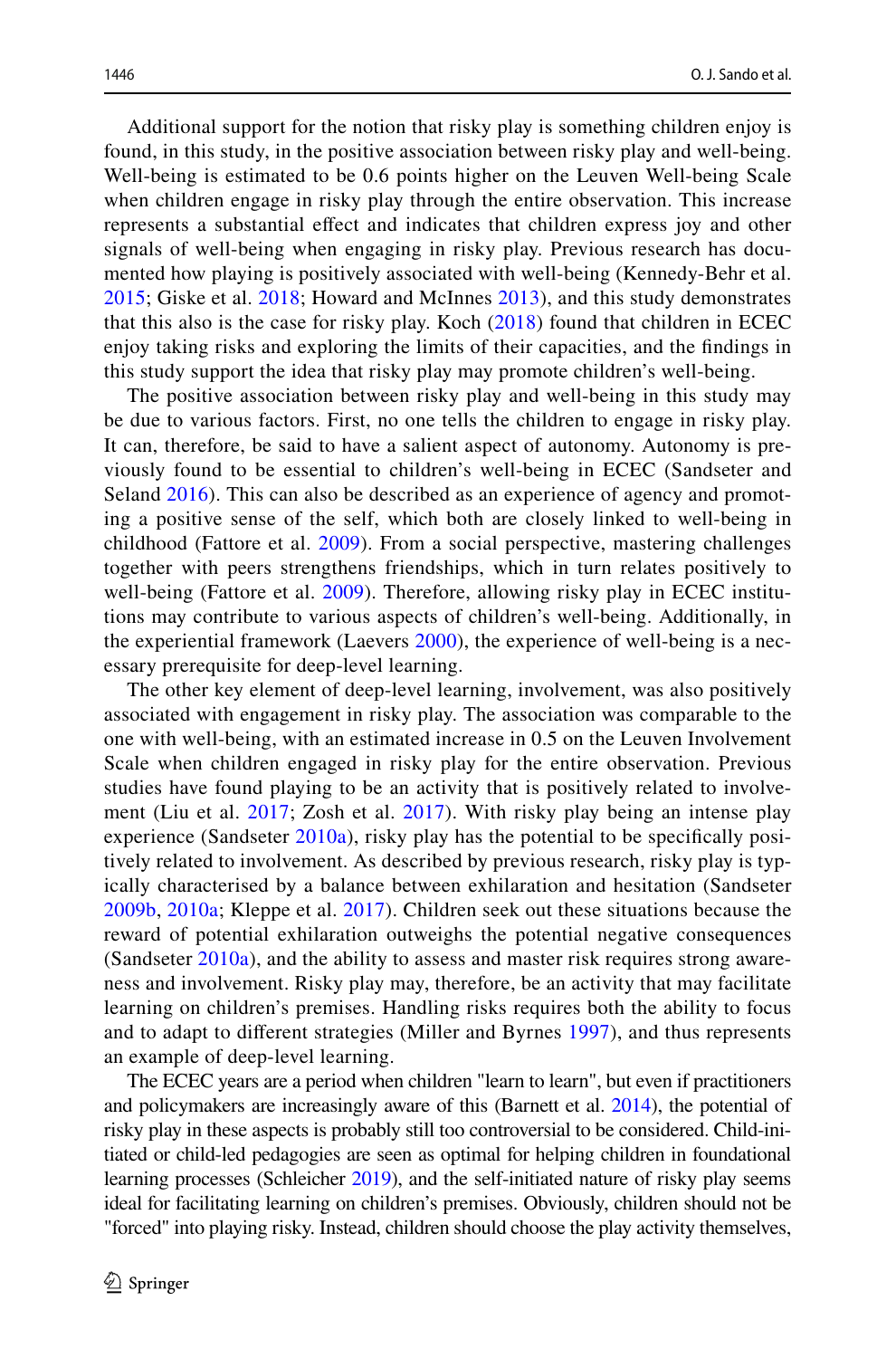in physical environments that aford risky play, and, not least, be supported appropriately by knowledgeable and competent ECEC teachers. Including risky play in the pedagogical practises could be one way of facilitating deep-level learning and thereby including a novel strategy for ensuring essential outcomes for children in ECEC.

## **4.1 Limitations and Future Research**

Since this study draws on cross-sectional data that is based on video observations conducted within the children's everyday environment, several limitations to the study exist. No causal relationships can be established based on the results of this study, only associations between the engagement in risky play and the three outcome variables could be established. Also, the results may be highly infuenced by the cultural context of the study. Norwegian culture is comparably positive towards children's risk-taking (Sandseter et al. [2019\)](#page-16-7), and the degree to which the same associations exist in other cultural contexts is unknown. Furthermore, previous studies show that contextual factors, including the staf's attitudes and rules towards risky play (van Rooijen and Newstead [2017](#page-16-15)), parental characteristics (McFarland and Laird [2018\)](#page-15-21) and the physical environment (Sandseter [2009a;](#page-15-22) Kleppe et al. [2017](#page-14-6)), are decisive for children's possibilities to engage in risky play but he present study lack control of such decisive aspects. Seasonal variations may also infuence the possibilities for risky play in the ECEC institution, and the data in the present study were only collected during the fall. Still, this study's fndings are valuable for other contexts since they demonstrate potential benefts of allowing children to take risk in their play, and may therefore be used to push back against institutionalized risk aversion.

The measures in this study aimed to evaluate complex phenomena through video observations, and limitations to these measures exist. In the measurement of wellbeing and involvement, children's perspectives on how they perceive their wellbeing or involvement are missing, and the measurement relies on the researcher's interpretation of children's demonstrations of their well-being and involvement. However, children express themselves largely through sounds, facial expressions and body language in actual situations.

The inter-rater reliability tests indicated only moderate agreement for the measures of well-being and involvement, and this represents a limitation to the study. Also, the psychometric properties of these scales have not been tested thoroughly. The physical activity scale was initially developed to score children's physical activity levels in short fve-second epochs. The choice to evaluate the physical activity level of the children for two minutes represents a limitation, following the rapidly changing nature of children's physical activity with short bursts of activity (Bailey et al. [1995\)](#page-13-5).

While the measurement of the three outcome variables used previously established scales, the protocol for measuring risky play was developed by the authors of this study. The second-by-second coding of risky play provided possibilities for detailed coding where observations could be reviewed several times. However, this also implied that detailed inter-rater scores could not be calculated in the same manner as for the three outcome variables, which were given a score for the entire video observation. Although as much as 30% of the coding of risky play was reviewed by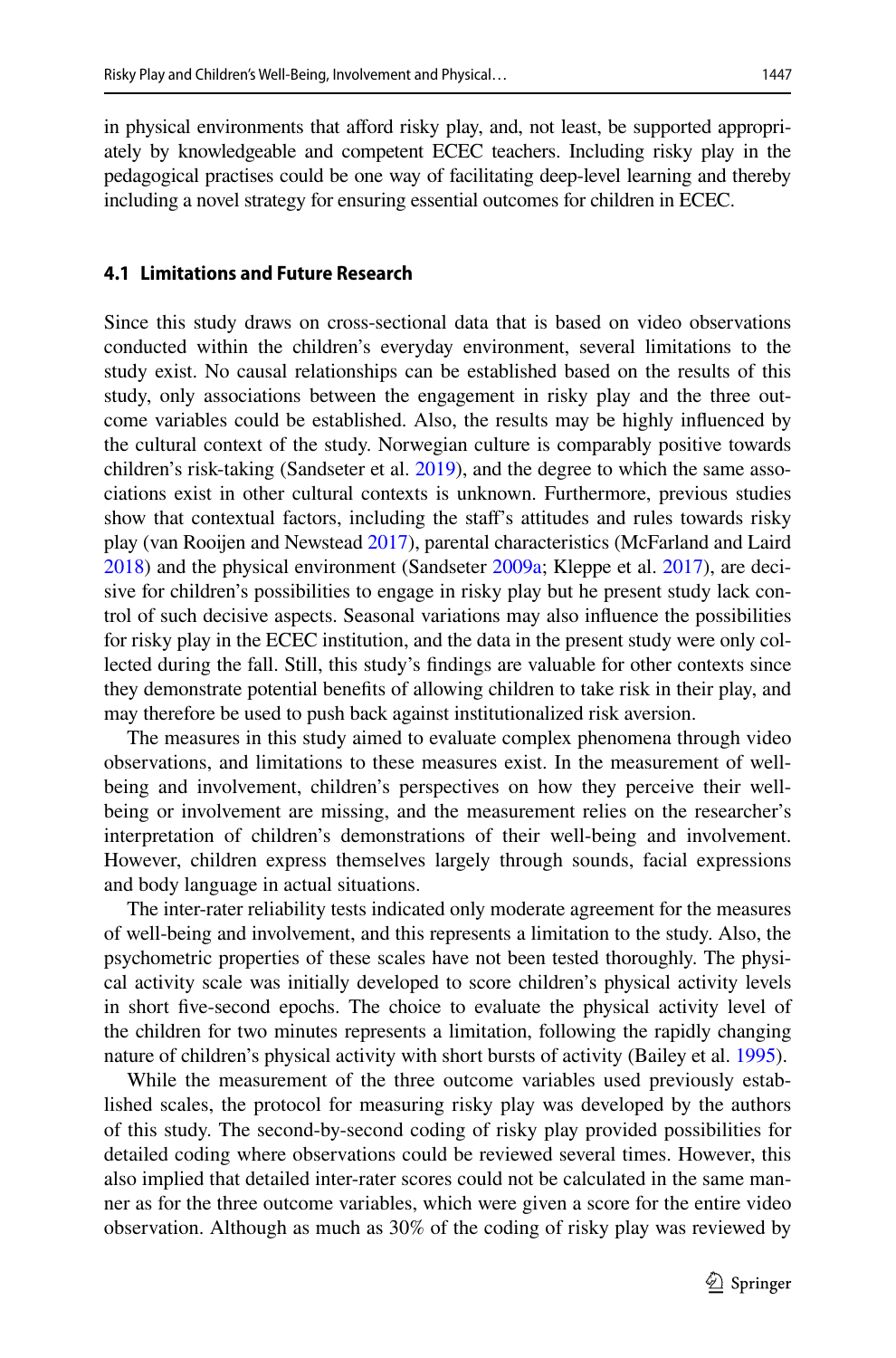a second researcher, and the consistency was considered to be good, challenges and cultural bias exist when determining when children engage in risky play.

Nevertheless, analysing a vast number of video observations from diferent perspectives has provided new knowledge about how engaging in risky play is positively associated with the essential child outcomes well-being, involvement and physical activity in ECEC institutions. Future research may build on these fndings and put the results of this study to test in more rigorous and controlled experiments in diferent cultural contexts. Future research should also target the role of staf in risky play to facilitate child outcomes, how individual children may beneft diferently from risky play, how safety concerns can be balanced to allow risky play, and how the physical environment can be developed to promote risky play within a safe context. Such knowledge may beneft children's everyday experiences in ECEC institutions and their future lives.

**Funding** The Norwegian Research Council supported this work (Project number: 270727).

#### **Declarations**

#### **Confict of interest** None.

**Open Access** This article is licensed under a Creative Commons Attribution 4.0 International License, which permits use, sharing, adaptation, distribution and reproduction in any medium or format, as long as you give appropriate credit to the original author(s) and the source, provide a link to the Creative Commons licence, and indicate if changes were made. The images or other third party material in this article are included in the article's Creative Commons licence, unless indicated otherwise in a credit line to the material. If material is not included in the article's Creative Commons licence and your intended use is not permitted by statutory regulation or exceeds the permitted use, you will need to obtain permission directly from the copyright holder. To view a copy of this licence, visit [http://creativecommons.org/licen](http://creativecommons.org/licenses/by/4.0/) [ses/by/4.0/](http://creativecommons.org/licenses/by/4.0/).

# **References**

- <span id="page-13-5"></span>Bailey, R. C., Olson, J., Pepper, S. L., Porszasz, J., Barstow, T. J., & Cooper, D. M. (1995). The Level and Tempo of Children's Physical Activities: An Observational Study. *Medicine and Science in Sports and Exercise, 27*(7), 1033–1041. <https://doi.org/10.1249/00005768-199507000-00012>.
- <span id="page-13-0"></span>Barnett, S., Ayers, S., & Francis, J. (2014). *Comprehensive Measures of Child Outcomes in Early Years: A Report to the OECD* (Report Prepared for the 16th Meeting of the OECD Network on Early Childhood Education and Care, 18–19 November 2014). Berlin: OECD.
- <span id="page-13-3"></span>Boreham, C., & Riddoch, C. (2001). The Physical Activity, Fitness and Health of Children. *Journal of Sports Sciences, 19*(12), 915–929.
- <span id="page-13-1"></span>Breivik, G., Sand, T. S., & Sookermany, A. M. (2017). Sensation Seeking and Risk-Taking in the Norwegian Population. *Personality and Individual Diferences, 119,* 266–272. [https://doi.org/10.1016/j.](https://doi.org/10.1016/j.paid.2017.07.039) [paid.2017.07.039.](https://doi.org/10.1016/j.paid.2017.07.039)
- <span id="page-13-4"></span>Brown, W. H., Pfeifer, K. A., McIver, K. L., Dowda, M., Almeida, J. M. C. A., & Pate, R. R. (2006). Assessing Preschool Children's Physical Activity. *Research Quarterly for Exercise and Sport, 77*(2), 167–176.<https://doi.org/10.1080/02701367.2006.10599351>.
- <span id="page-13-2"></span>Brussoni, M., Gibbons, R., Gray, C., Ishikawa, T., Sandseter, E. B. H., Bienenstock, A., et al. (2015). What is the Relationship between Risky Outdoor Play and Health in Children? A Systematic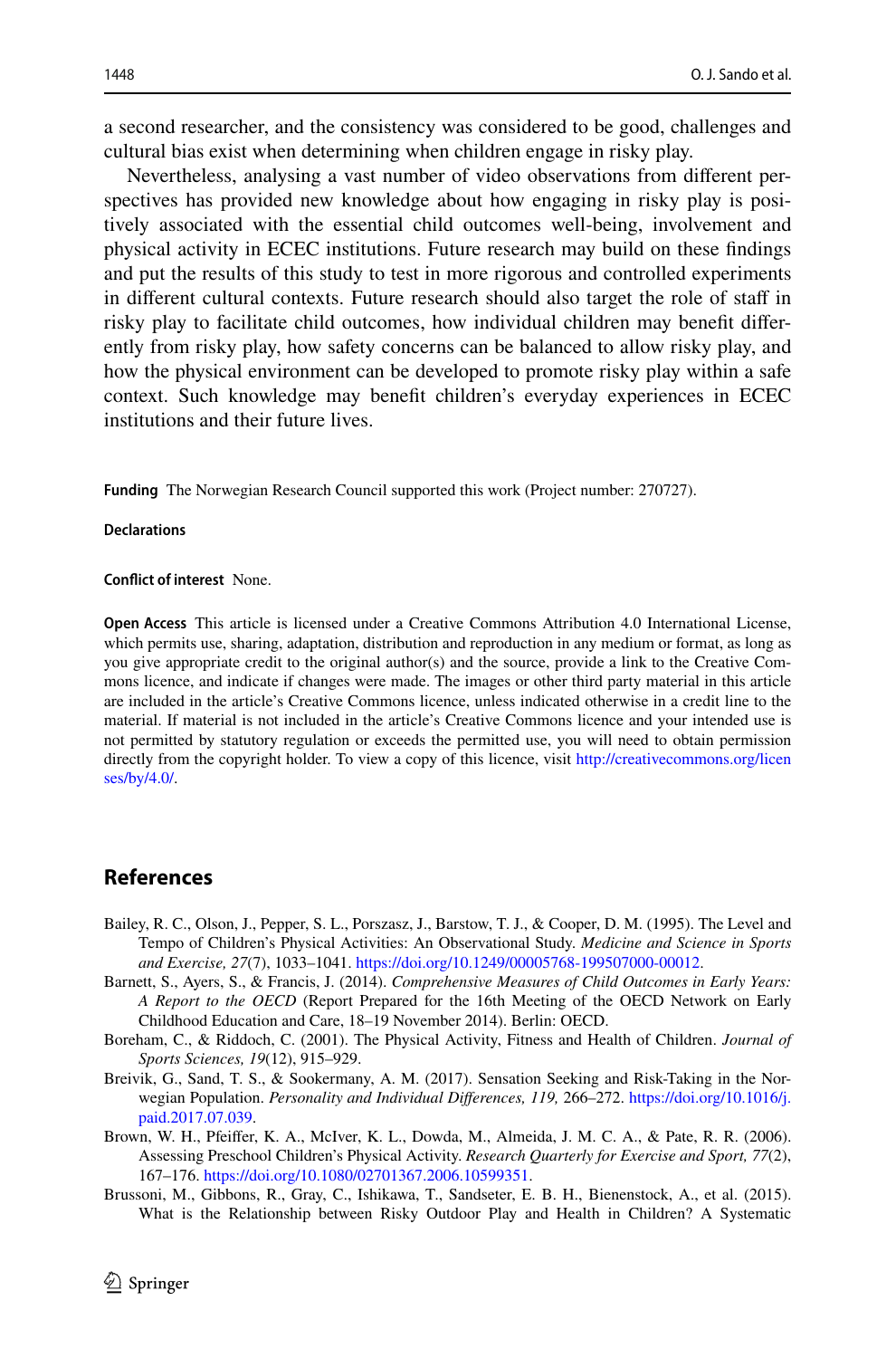Review. *International Journal of Environmental Research and Public Health, 12*(6), 6423–6454. <https://doi.org/10.3390/ijerph120606423>.

<span id="page-14-4"></span>Carse, J. P. (1987). *Finite and Infnite Games*. New York: Ballantine Books.

- <span id="page-14-11"></span>Caspersen, C. J., Powell, K. E., & Christenson, G. M. (1985). Physical Activity, Exercise, and Physical Fitness: Defnitions and Distinctions for Health-Related Research. *Public Health Reports, 100*(2), 126–131.
- <span id="page-14-15"></span>Cobb, P., Confrey, J., diSessa, A., Lehrer, R., & Schauble, L. (2003). Design Experiments in Educational Research. *Educational researcher, 32*(1), 9–13.
- <span id="page-14-18"></span>Cohen, J. (1968). Weighted Kappa: Nominal Scale Agreement Provision for Scaled Disagreement or Partial Credit. *Psychological Bulletin, 70*(4), 213–220. <https://doi.org/10.1037/h0026256>.
- <span id="page-14-14"></span>Creswell, J. W. (2013). *Research Design: Qualitative, Quantitative, and Mixed Methods Approaches*: SAGE Publications.
- <span id="page-14-13"></span>Engelen, L., Bundy, A. C., Naughton, G., Simpson, J. M., Bauman, A., Ragen, J., et al. (2013). Increasing Physical Activity in Young Primary School Children — it's Child's Play: A Cluster Randomised Controlled Trial. *Preventive Medicine, 56*(5), 319–325. <https://doi.org/10.1016/j.ypmed.2013.02.007>.
- <span id="page-14-22"></span>Fattore, T., Mason, J., & Watson, E. (2009). When Children are asked about Their Well-Being: Towards a Framework for Guiding Policy. *Child Indicators Research, 2*(1), 57–77.
- <span id="page-14-20"></span>Gelman, A. (2006). Multilevel (Hierarchical) Modeling: What it can and cannot do. *Technometrics, 48*(3), 432–435.<https://doi.org/10.1198/004017005000000661>.
- <span id="page-14-9"></span>Giske, R., Berreford Ugelstad, I., Meland, A. T., Helen Kaltvedt, E., Eikeland, S., Egil Tønnessen, F., et al. (2018). Toddlers' Social Competence, Play, Movement Skills and Well-Being: An Analysis of their Relationship Based on Authentic Assessment in Kindergarten. *European Early Childhood Education Research Journal, 1–14,*.<https://doi.org/10.1080/1350293X.2018.1431453>.
- <span id="page-14-16"></span>Gold, R. L. (1957). Roles in Sociological Field Observations. *Social Forces, 36,* 217.
- <span id="page-14-19"></span>Goldstein, H. (1986). Multilevel Mixed Linear Model Analysis using Iterative Generalized Least Squares. *Biometrika, 73*(1), 43–56. [https://doi.org/10.1093/biomet/73.1.43.](https://doi.org/10.1093/biomet/73.1.43)
- <span id="page-14-1"></span>Gupta, N. D., & Simonsen, M. (2010). Non-Cognitive Child Outcomes and Universal High Quality Child Care. *Journal of Public Economics, 94*(1), 30–43.
- <span id="page-14-17"></span>Haidet, K. K., Tate, J., Divirgilio-Thomas, D., Kolanowski, A., & Happ, M. B. (2009). Methods to Improve Reliability of Video-Recorded Behavioral Data. *Research in Nursing & Health, 32*(4), 465–474. [https://doi.org/10.1002/nur.20334.](https://doi.org/10.1002/nur.20334)
- <span id="page-14-0"></span>Hammer, D., Melhuish, E., & Howard, S. J. (2017). Do Aspects of Social, Emotional and Behavioural Development in the Pre-School Period Predict Later Cognitive and Academic Attainment? *Australian Journal of Education, 61*(3), 270–287. <https://doi.org/10.1177/0004944117729514>.
- <span id="page-14-12"></span>Haskell, W. L., Blair, S. N., & Hill, J. O. (2009). Physical Activity: Health Outcomes and Importance for Public Health Policy. *Preventive Medicine, 49*(4), 280–282. [https://doi.org/10.1016/j.ypmed](https://doi.org/10.1016/j.ypmed.2009.05.002) [.2009.05.002](https://doi.org/10.1016/j.ypmed.2009.05.002).
- <span id="page-14-7"></span>Holte, A., Barry, M. M., Bekkhus, M., Borge, A. I. H., Bowes, L., Casas, F., et al. (2014). Psychology of Child Well-Being. In A. Ben-Arieh, F. Casas, I. Frønes, & J. E. Korbin (Eds.), *Handbook of Child Well-Being: Theories, Methods and Policies in Global Perspective* (pp. 555–631). Dordrecht: Springer, Netherlands.
- <span id="page-14-10"></span>Howard, J., & McInnes, K. (2013). The Impact of Children's Perception of an Activity as Play Rather than not Play on Emotional Well-Being. *Child: Care, Health and Development, 39*(5), 737–742. <https://doi.org/10.1111/j.1365-2214.2012.01405.x>.
- <span id="page-14-21"></span>Hox, J. J. (2010). *Multilevel Analysis: Techniques and Applications* (2nd ed.). New York: Routledge.
- <span id="page-14-8"></span>Kennedy-Behr, A., Rodger, S., & Mickan, S. (2015). Play or Hard Work: Unpacking Well-Being at Preschool. *Research in Developmental Disabilities, 38,* 30–38. [https://doi.org/10.1016/j.](https://doi.org/10.1016/j.ridd.2014.12.003) [ridd.2014.12.003](https://doi.org/10.1016/j.ridd.2014.12.003).
- <span id="page-14-5"></span>Kleppe, R. (2018). *One-to-Three-Year-Olds' Risky Play in Early Childhood Education and Care*. Oslo: Oslo Metropolitan University.
- <span id="page-14-6"></span>Kleppe, R., Melhuish, E., & Sandseter, E. B. H. (2017). Identifying and Characterizing Risky Play in the Age One-to-Three Years. *European Early Childhood Education Research Journal, 25*(3), 370–385. <https://doi.org/10.1080/1350293X.2017.1308163>.
- <span id="page-14-2"></span>Koch, A. B. (2018). Children's Perspectives on Happiness and Subjective Well-Being in Preschool. *Children & Society, 32*(1), 73–83. [https://doi.org/10.1111/chso.12225.](https://doi.org/10.1111/chso.12225)
- <span id="page-14-3"></span>Kvalnes, Ø. (2017). Risky Play. In *Fallibility at Work: Rethinking Excellence and Error in Organizations* (pp. 1–20). Cham, Palgrave Macmillan. Online: [http://https://link.springer.com/chapt](https://link.springer.com/chapter/10.1007/978-3-319-63318-3_1) [er/10.1007/978-3-319-63318-3\\_1.](https://link.springer.com/chapter/10.1007/978-3-319-63318-3_1) Accessed 17 April 2020.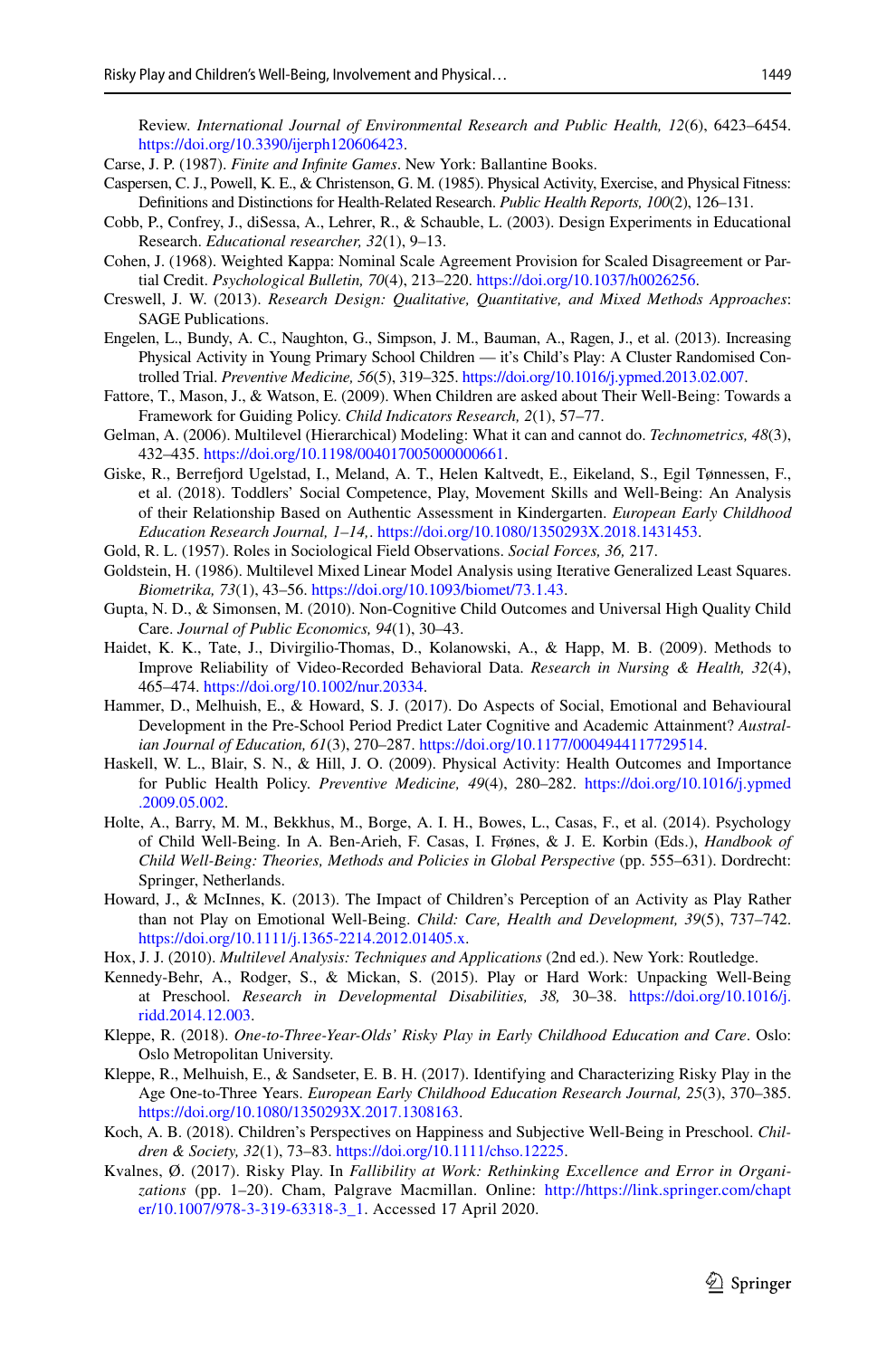- <span id="page-15-0"></span>Laevers, F. (2000). Forward to Basics! Deep-Level-Learning and the Experiential Approach. *Early Years, 20*(2), 20–29.
- <span id="page-15-14"></span>Laevers, F. (2005). Well-Being and Involvement in Care Settings. A Process-Oriented Self-Evaluation Instrument (SIC's).
- <span id="page-15-15"></span>Laevers, F., & Declercq, B. (2018). How Well-Being and Involvement Fit into The Commitment To Children's Rights. *European Journal of Education, 53*(3), 325–335.
- <span id="page-15-6"></span>Lavrysen, A., Bertrands, E., Leyssen, L., Smets, L., Vanderspikken, A., & De Graef, P. (2017). Risky-Play at School. Facilitating Risk Perception and Competence in Young Children. *European Early Childhood Education Research Journal, 25*(1), 89–105. [https://doi.org/10.1080/13502](https://doi.org/10.1080/1350293X.2015.1102412) [93X.2015.1102412.](https://doi.org/10.1080/1350293X.2015.1102412)
- <span id="page-15-8"></span>Little, H. (2010). Risk, Challenge and Safety in Outdoor Play: Pedagogical and Regulatory Tensions. *Asia-Pacifc Journal of Research in Early Childhood Education, 4*(1), 3–24.
- <span id="page-15-2"></span>Little, H. (2010b). *Young Children's Physical Risk-Taking Behaviour During Outdoor Play: The Infuence of Individual, Social and Environmental Factors*. Doctoral Thesis, Macquarie University, Sydney.
- <span id="page-15-9"></span>Liu, C., Solis, S. L., Jensen, H., Hopkins, E. J., Neale, D., Zosh, J. M., et al. (2017). *Neuroscience and Learning through Play: A Review of the Evidence (Research Summary)*. Denmark: The LEGOFoundation.
- <span id="page-15-17"></span>Loprinzi, P. D., & Cardinal, B. J. (2011). Measuring Children's Physical Activity and Sedentary Behaviors. *Journal of Exercise Science & Fitness, 9*(1), 15–23.
- <span id="page-15-21"></span>McFarland, L., & Laird, S. G. (2018). Parents' and Early Childhood Educators' Attitudes and Practices in Relation to Children's Outdoor Risky Play. *Early Childhood Education Journal, 46*(2), 159–168. <https://doi.org/10.1007/s10643-017-0856-8>.
- <span id="page-15-19"></span>Mehmetoglu, M., & Jakobsen, T. G. (2017). *Applied Statistics using Stata. A Guide for the Social Sciences*. London: Sage.
- <span id="page-15-20"></span>Miller, D. C., & Byrnes, J. P. (1997). The Role of Contextual and Personal Factors in Children's Risk Taking. *Developmental Psychology, 33*(5), 814–823. [https://doi.](https://doi.org/10.1037/0012-1649.33.5.814) [org/10.1037/0012-1649.33.5.814](https://doi.org/10.1037/0012-1649.33.5.814).
- <span id="page-15-18"></span>Pate, R. R., O'Neill, J. R., & Mitchell, J. (2010). Measurement of Physical Activity in Preschool Children. *Medicine & Science in Sports & Exercise, 42*(3), 508–512.
- <span id="page-15-10"></span>Pellegrini, A. D., & Smith, P. K. (1998). Physical Activity Play: The Nature and Function of a Neglected Aspect of Play. *Child Development, 69*(3), 577–598. <https://doi.org/10.1111/j.1467-8624.1998.tb06226.x>.
- <span id="page-15-16"></span>Puhl, J., Greaves, K., Hoyt, M., & Baranowski, T. (1990). Children's Activity Rating Scale (CARS): Description and Calibration. *Research Quarterly for Exercise and Sport, 61*(1), 26–36. [https://doi.](https://doi.org/10.1080/02701367.1990.10607475) [org/10.1080/02701367.1990.10607475](https://doi.org/10.1080/02701367.1990.10607475).
- <span id="page-15-1"></span>Rescher, N. (1983). *Risk: A Philosophical Introduction to the Theory of Risk Evaluation and Management*. Washington: University Press of America Inc.
- <span id="page-15-12"></span>Sando, O. J. (2019a). The Outdoor Environment and Children's Health: A Multilevel Approach. *International Journal of Play, 8*(1), 39–52. <https://doi.org/10.1080/21594937.2019.1580336>.
- <span id="page-15-11"></span>Sando, O. J. (2019b). The Physical Indoor Environment in Ecec Settings: Children's Well-Being and Physical Activity. *European Early Childhood Education Research Journal, 27*(4), 506–519. [https://](https://doi.org/10.1080/1350293X.2019.1634238) [doi.org/10.1080/1350293X.2019.1634238](https://doi.org/10.1080/1350293X.2019.1634238).
- <span id="page-15-13"></span>Sando, O. J., & Sandseter, E. B. H. (2020). Afordances for Physical Activity and Well-Being in the ECEC Outdoor Environment. *Journal of Environmental Psychology, 69,* 101430. [https://doi.](https://doi.org/10.1016/j.jenvp.2020.101430) [org/10.1016/j.jenvp.2020.101430.](https://doi.org/10.1016/j.jenvp.2020.101430)
- <span id="page-15-22"></span>Sandseter, E. B. H. (2009a). Afordances for Risky Play in Preschool: The Importance of Features in the Play Environment. *Early Childhood Education Journal, 36*(5), 439–446.
- <span id="page-15-5"></span>Sandseter, E. B. H. (2009b). Children's Expressions of Exhilaration and Fear in Risky Play. *Contemporary Issues in Early Childhood, 10*(2), 92–106.
- <span id="page-15-4"></span>Sandseter, E. B. H. (2010a). 'It Tickles in my Tummy!': Understanding Children's Risk-Taking in Play through Reversal Theory. *Journal of Early Childhood Research, 8*(1), 67–88. [https://doi.](https://doi.org/10.1177/1476718x09345393) [org/10.1177/1476718x09345393](https://doi.org/10.1177/1476718x09345393).
- <span id="page-15-3"></span>Sandseter, E. B. H. (2010b). *Scaryfunny. A Qualitative Study of Risky Play among Preschool Children*. Trondheim: Norwegian University of Science and Technology.
- <span id="page-15-7"></span>Sandseter, E. B. H., Ball, D. J., Brussoni, M., Little, H., & Eager, D. (2017). Risk and Safety in Outdoor Play. In T. Waller, S. Wyver, E. B. H. Sandseter, E. Ärlemalm-Hagsér, L. Lee-Hammond, & K. Lekies (Eds.), *The SAGE Handbook of Outdoor Play and Learning* (pp. 113–126). London: SAGE.